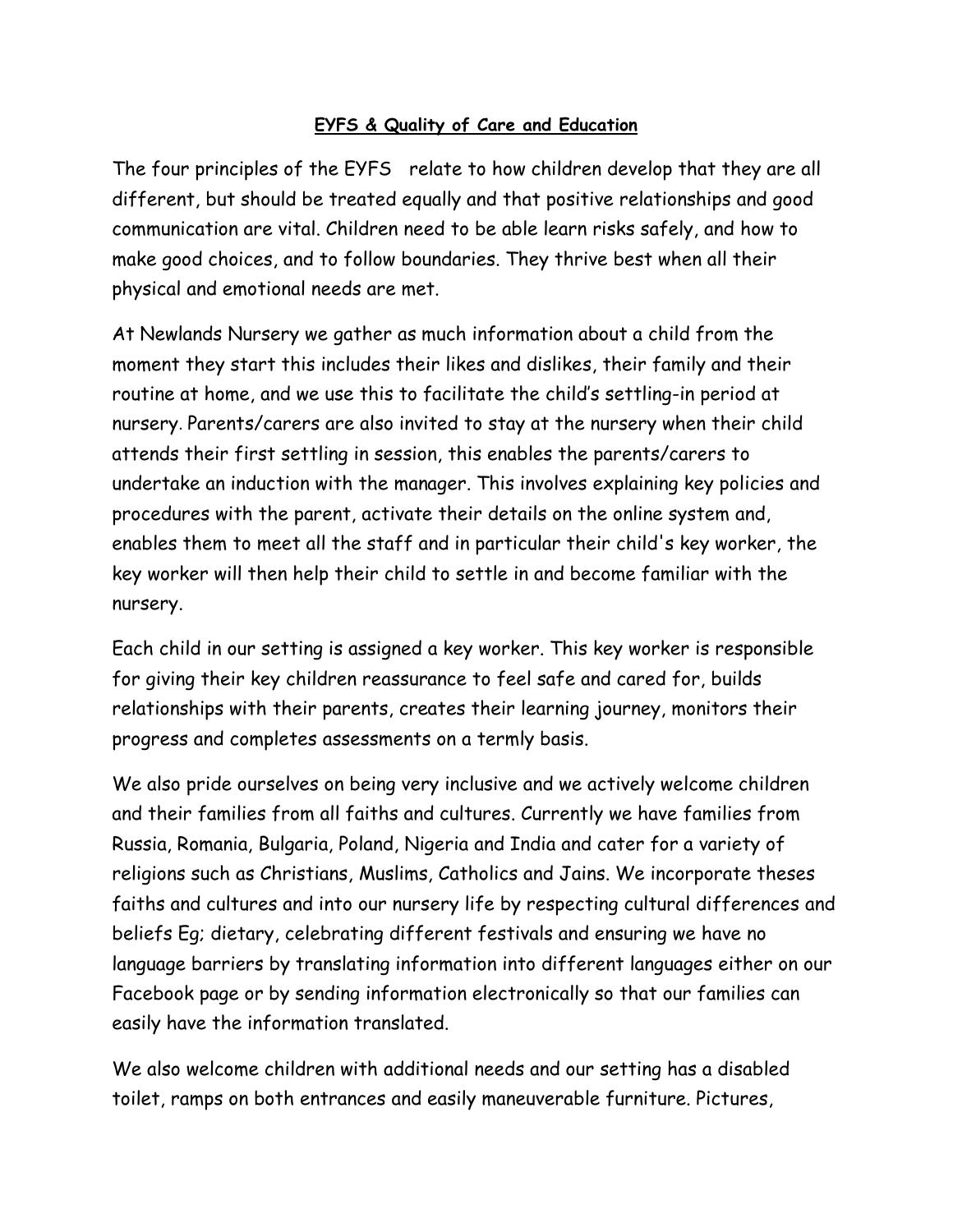equipment and resources reflect disabled and multicultural people's lives and form a wide representation of children's differing backgrounds and experience.

All practitioners are aware that attitudes, environments, structures and policies are needed in order that they do not disadvantage particular children. For example: for a child with cystic fibrosis the environment can be changed for the days attended Eg: dry sand available as wet sand can give off spores that their chests, more frequent hand washing for the child and practitioners, no toys out that could contain stagnant water both indoors and outdoors.

All practitioners in our setting are all aware of and are developing necessary skills to communicate effectively with each child, and encourage all children to develop ways of communicating with each other. Sign language is used in our setting with all children. Key words are signed throughout the day by all practitioners eg; please/Thank you, more, sorry, toast, milk, water etc.

The health and well-being of our children are monitored using the Leuven well-being and involvement scales and children are encouraged to eat healthy and follow active life styles. The nursery uses menus and snack ideas taken from the Children's Food Trust

The Learning and Development principle recognises that all areas of learning are interconnected and that while children will need to be taught new skills, these should always be balanced by opportunities for them to independently practice and consolidate their new learning through a richly resourced environment, both inside and out.

Our environment enables children to be independent and make their own choices of materials and resources and there is a mixture of quiet spaces where children can relax and play as well as larger open spaces to develop and support their physical skills. When the environment is suitable, children deeply engage in their learning and practitioners' can then support each child constructively in their learning journey. Practitioners continually monitor the areas of provision and record involvement and adapt the areas as necessary. The characteristics of effective learning are embedded throughout the setting. This is effectively implemented through our 'In the moment Planning. In the moment planning enables our